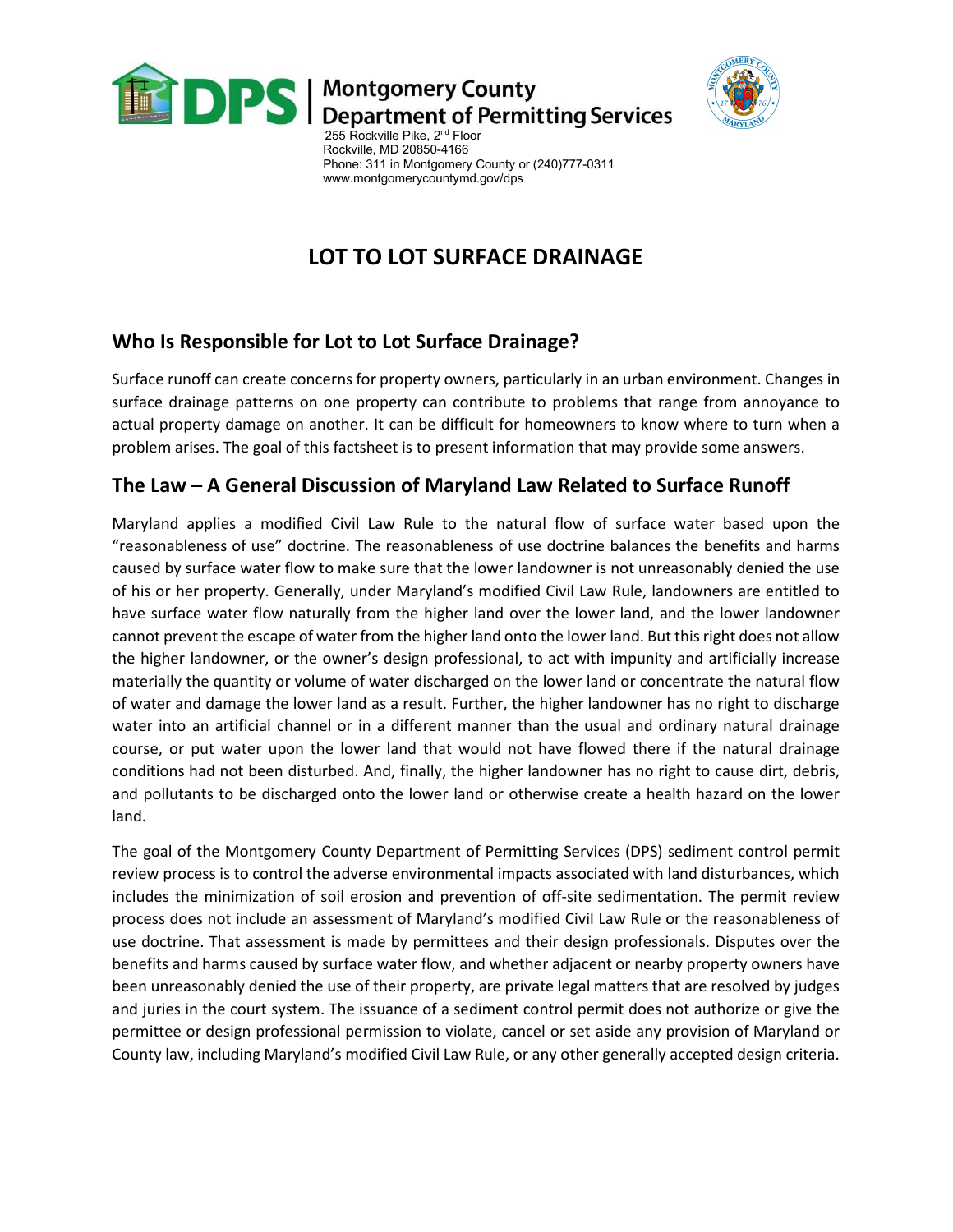#### What is DPS' Role Related to Lot to Lot Surface Runoff Issues?

Montgomery County reviews construction plans for compliance with environmental runoff treatment criteria for reducing pollutants, stream erosion, and incidents of localized flooding, such as inundation of public road intersections. Our reviews are conducted under a delegation of authority from the Maryland Department of the Environment (MDE) and are based upon the Federal Clean Water Act. These compliance standards are environmental in nature and are not intended to augment or replace existing law governing issues of property rights resulting from lot to lot surface runoff. Although they are based upon minimum MDE requirements, Montgomery County stormwater environmental treatment requirements are in some areas stricter than those set forth by MDE. Stormwater management requirements are included as a part of the sediment control permit.

Because they are meant to address environmental treatment requirements and pertain to a relatively small rainfall event, Stormwater management practices are not intended to provide significant reduction of lot to lot surface runoff. As mentioned above, the issuance of a sediment control permit does not authorize or give the permittee or design professional permission to violate, cancel or set aside any provision of Maryland or County law, including Maryland's modified Civil Law Rule, or any other generally accepted design criteria.

#### Why Do Some Projects Include Stormwater Management Waivers?

Even though stormwater treatment requirements do not specifically address lot to lot runoff issues, in many instances the treatment being installed on the subject property can provide some level of runoff storage, even when a partial waiver of the stormwater treatment requirement is granted by DPS. This is because stormwater treatment requirements do not ignore existing impervious areas, such as homes and driveways, but pertain to all new construction. For example, if an existing residential lot with a house on it is currently 60% impervious, and there is a proposal to remove that house and construct a new one resulting in a lot that is 80% impervious, the stormwater treatment volume would be based on 80% impervious , not just on the 20% increase.

In some cases, it may not be possible for full stormwater treatment compliance to be met for a project. In such instances, a waiver of all or a portion of the requirement may be granted by DPS. Stormwater treatment compliance waivers are only granted when they are necessary and when there is a demonstrated need for them; they are not granted simply by request or as a matter of convenience to the applicant.

Reasons for being unable to meet full stormwater treatment requirements vary, but often are the result of limitations caused by the onsite soils, such as poorly draining clays, shallow rock, or the presence of groundwater. These limit the ability of water to filter into the ground, thus greatly limiting the ability for a project to meet the full treatment requirements. In fact, for this reason many existing homes built prior to the requirements for stormwater management could probably not be rebuilt on the same lot today without at least a partial waiver of the treatment requirement. Other limitations include things like the location of utilities and required setbacks from structures and basements.